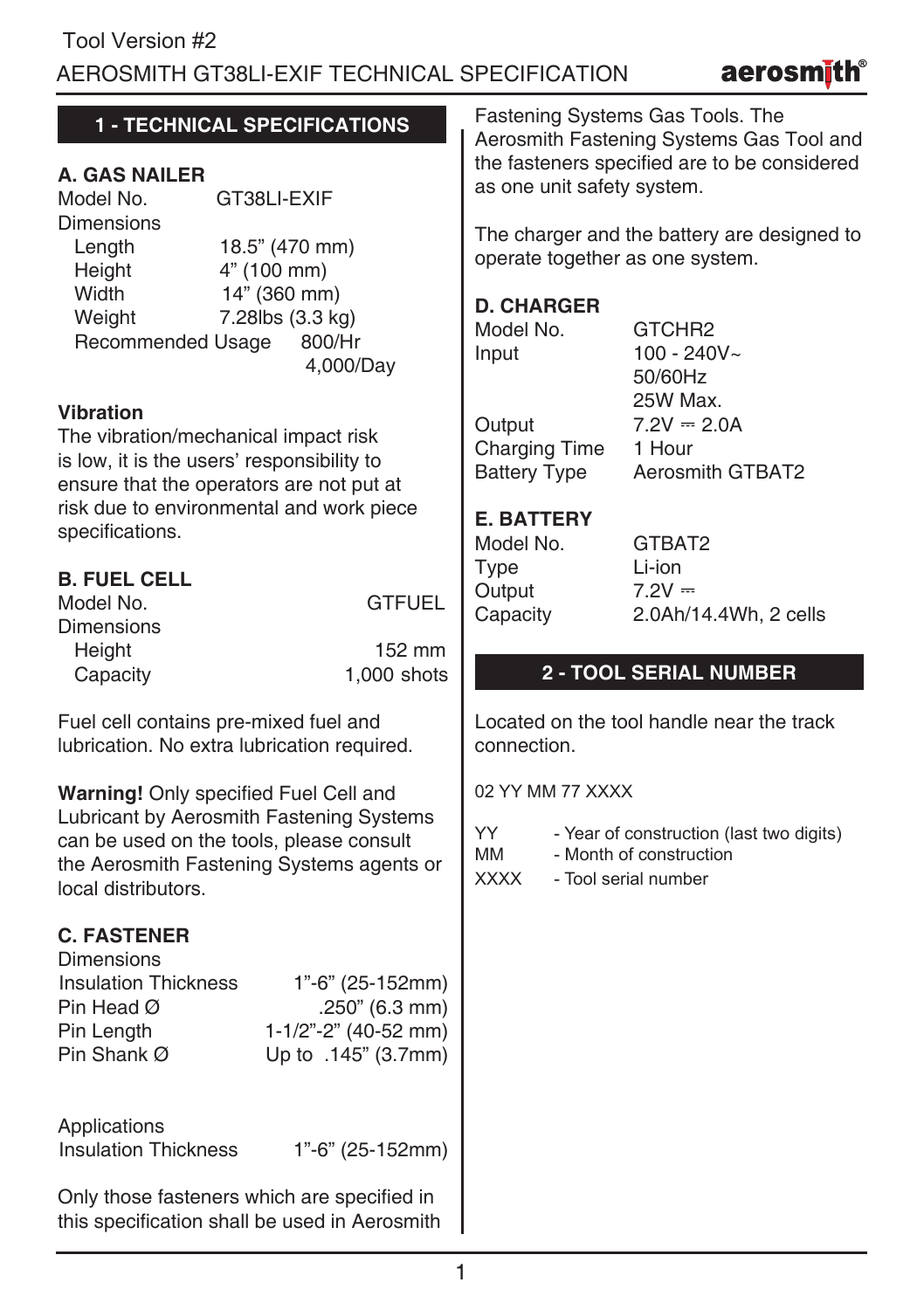**aerosmith®** 

# **3 - PARTS LIST**



IST160LDLi 00181077 20181208